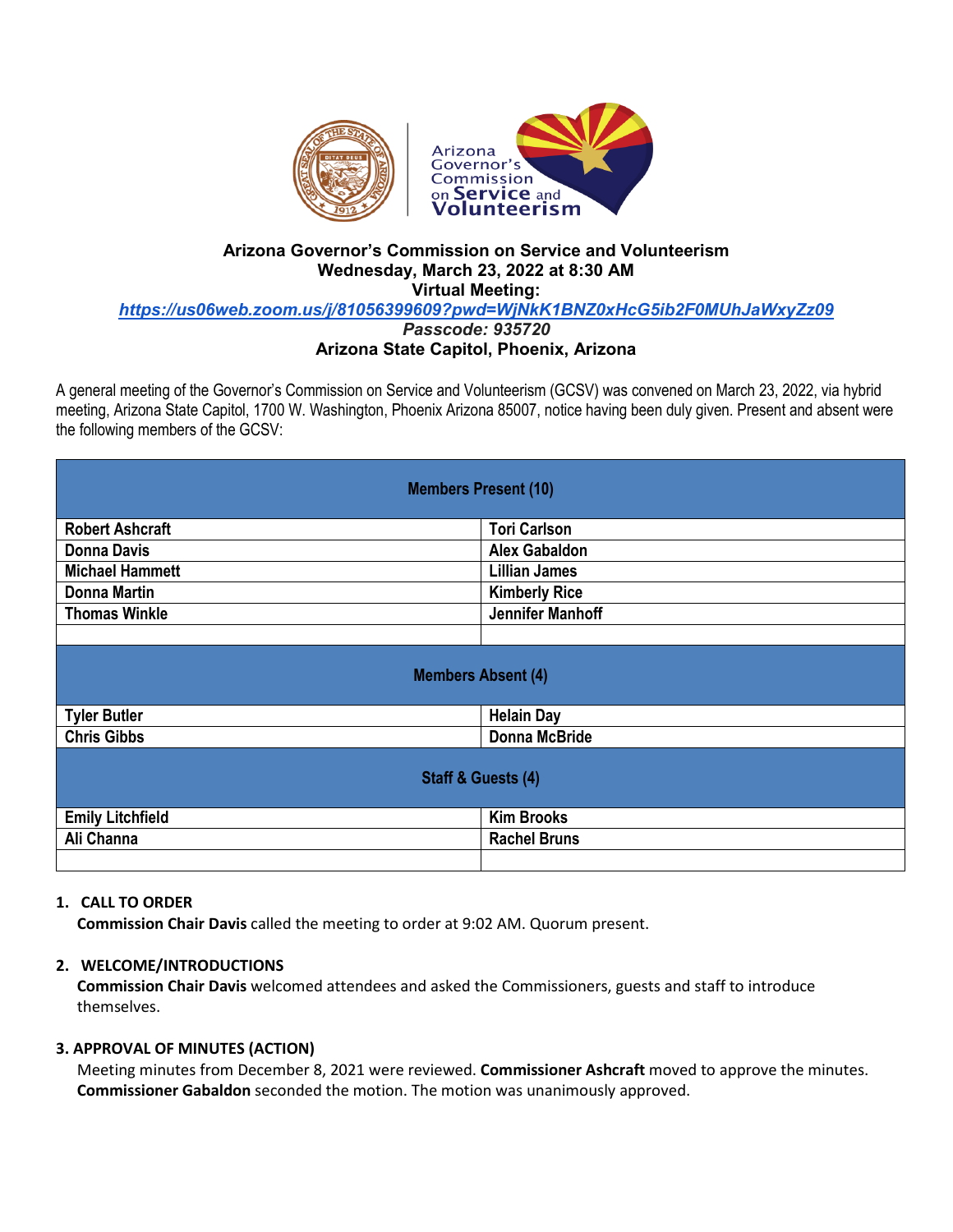### **4. BUSINESS**

Commissioners were asked to share what they hope to accomplish during the Commission retreat. These included understanding the history of state service commissions, the roles of commissioners and staff, and building a state service plan that is robust, creative and meets the needs of all communities. Additionally, commissioners were interested in how to leverage support from the federal agency, the Association of State Service Commissions [\(ASC\)](https://www.statecommissions.org/), leadership within the Governor's Office of Youth, Faith and Family [\(GOYFF\)](https://goyff.az.gov/), as well as from the Governor and other elected officials to further service and volunteerism in the state.

**AmeriCorps Director Litchfield** introduced guest facilitator Rachel Bruns, Chief Engagement Officer with ASC. Rachel began her presentation with an overview of ASC, its history and current strategic plan (slides 6-8 of attached), as well as States for Service (slide 9) which is the privately funded policy arm of ASC. **Commissioners Ashcraft, Carlson and Gabaldon** shared that they are somewhat familiar with ASC, having attended events in the past. **Commissioner Rice** shared that she has attended the virtual Commissioner Orientation previously provided by ASC and found that information helpful.

The presentation next covered the history of national service (slides 11-15) from 1910 to present, including key legislation such as the National and Community Service Trust Act of 1993 which created the state service commissions [\(45 CFR Part 2550\)](https://www.law.cornell.edu/cfr/text/45/part-2550) and the Serve America Act of 2009 that reauthorized and expanded the Corporation for National and Community Service (CNCS). **Commissioner Gabaldon** and **Commissioner Carlson** each shared their personal experiences of participating in the National Service Hill Day during the annual ASC Leadership Convening in 2019 and 2022 respectively. **Ms. Bruns** shared that both now and historically, AmeriCorps has garnered bipartisan support at all levels of government.

Next, **Ms. Bruns** gave an overview of the structure for AmeriCorps (slides 16-21) from an organizational perspective, including how funding and programs get into each state. This started with an explanation of the difference between AmeriCorps State Programs (programs operating in a single state; funding is administered by the state service commission) and AmeriCorps National Programs (multi-state programs; funding is administered by the federal agency) (slide 16). **Commissioners Martin and Davis** were appreciative of the discussion because they had encountered members serving in Arizona who were reporting to organizations housed in Oregon, for example. **Commissioner Hammett** shared his own experience and knowledge of AmeriCorps members in Arizona who were placed by a New York-based organization. **Commissioner Ashcraft** shared his frustration with not knowing what members were engaged in Arizona when it came to National Programs because there is opportunity to develop strong partnerships in order to better support the members and connect them to other programs for training and camaraderie. **Commissioner Manhoff**, a staff member of the federal agency, committed to investigating how the Mountain Region Office could better facilitate these connections and provide contact information for programs. **Commissioner Hammett** brought up that there is a stark difference between Peace Corps and AmeriCorps with regard to notoriety and wondered what could be done to increase community knowledge of AmeriCorps. One factor in this is there are over 75,000 AmeriCorps members serving nationally in any given year (slide 18) vs. PeaceCorps 7,000 members. **Commissioner Gabaldon** has been involved with AmeriCorps in different capacities since its inception and shared that he recalls a time early on when federal funding was not as secure as it is now (slide 18). **Commissioner Ashcraft** raised the concern that state support for service and volunteerism is equally important and **Commissioner Martin** seconded this.

The next portion of the retreat centered on the role of state service commissions (slides 22-23). **Ms. Bruns** felt it important to emphasize that the term 'state service commissions' refers to both staff and commissioners and it is up to each service commission to differentiate between staff and commissioner roles. Additionally, while commissions are established in federal statute, each commission is unique in its organizational structure and activities; there is a saying in the field that "if you've seen one service commission, you've seen one service commission".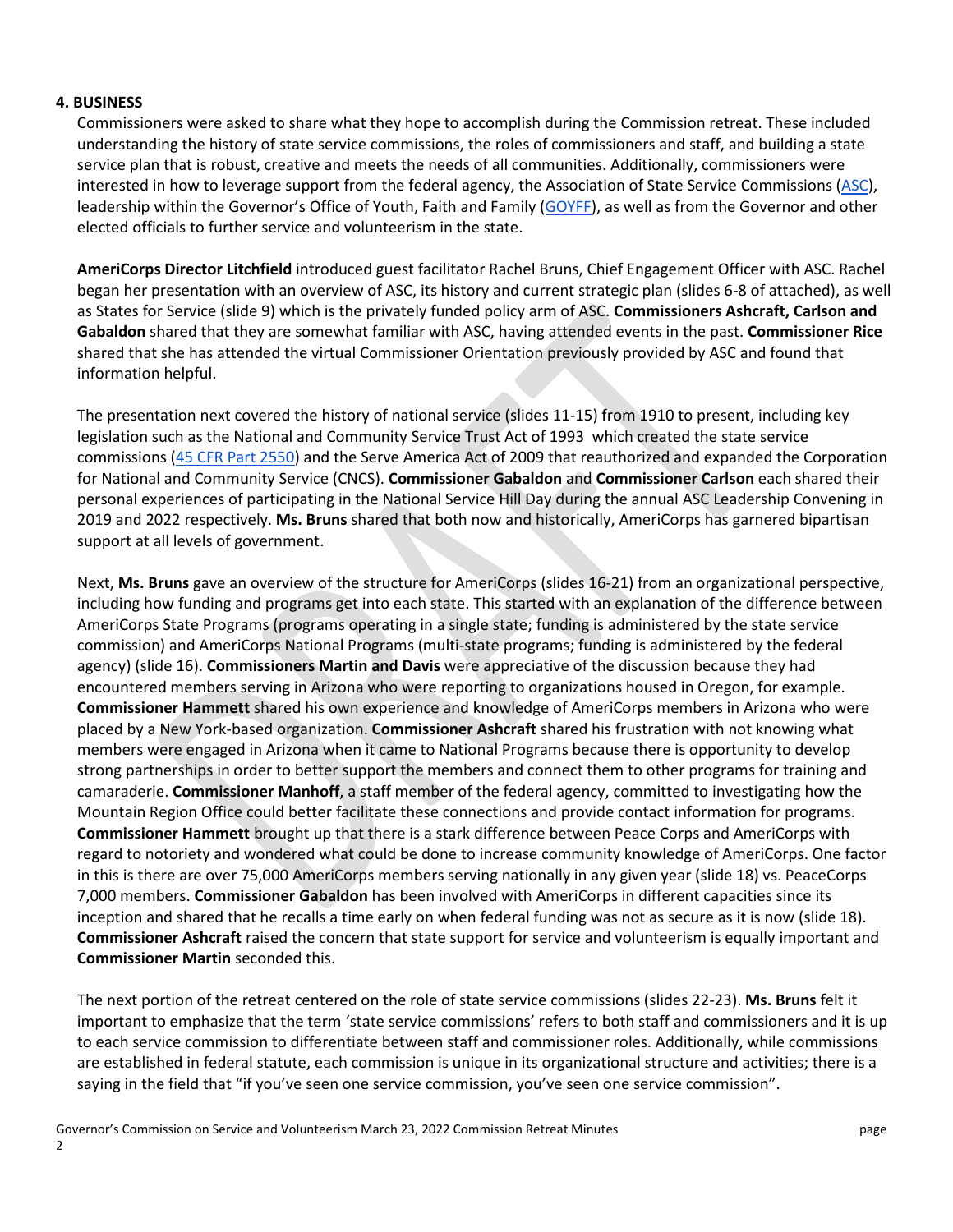While each service commission is very unique, ASC completes a landscape survey annually for a pulse on what's happening nationally (slides 25-29). **Commissioner Davis** stated that what stands out to her most is the state investment in this work; 85% of state service commissions receive state funding. **AmeriCorps Director Litchfield** shared in response that some support is provided in the form of in-kind contributions such as staff time and indirect costs. The larger challenge is that the CNCS requires a dollar for dollar match on administrative funds and the in-kind contributions from the state cover roughly half of the match needed. **Commissioner Hammett** questioned how to leverage state or philanthropy dollars to support expansion and that AmeriCorps has great data available to support a healthy return on investment. **Commissioner Davis** stated that it is important to work with our legislative bodies to ensure that they understand the importance of volunteerism and its impact on communities; in doing so they might be inclined to invest in this work. **Commissioner Winkel** shared personal experience of outreaching to a variety of stakeholders to gain support for veterans and thinks that similar strategies could be used for service, in addition to leveraging the network of state service commissions for template letters or other materials that could be tailored for Arizona. **Commissioner Martin** noted that as the Commission moves forward with the state service plan, it's important to be a model for nonprofits, government agencies and others that engage volunteers on how to build capacity and efficiency.

**Commissioner Gabaldon** shared that what stood out to him in the state to state comparisons (slides 28-29) is the staff capacity; comparison states receiving equivalent federal investments have between 5 and 10 full-time staff. **Commissioner Martin** pointed out that "states who volunteer have state investments", referring to the [Volunteering](https://americorps.gov/newsroom/news/via)  [in America report issued by CNCS.](https://americorps.gov/newsroom/news/via) Utah is consistently #1 when it comes to the percentage of the population that volunteers (51%) and they have a state investment of \$450,000. **Commissioner Hammett** felt that this was a 'chicken and egg' argument - does the state invest because people volunteer or do people volunteer because of the investment? Both **Commissioner Winkel and Commissioner Ashcraft** pointed out that the amount of funds needed to cover the additional match in order to spend down the entire federal allocation seemed relatively small - about \$150,000.

The Commission took a recess from 11:56 am to 1:06 pm.

The meeting reconvened with a discussion on Commissioner roles (slides 30-42) with a reminder that roles will vary from state to state and activities listed on the slide are not requirements for commissioners in all states. **Commissioner Ashcraft** opened the floor by referencing a book 'Forces for Good' in which the author talked about the importance of having 'evangelists' or people who could tell the story of the impact of your work. **Commissioners Winkel, Martin and Davis** shared this sentiment. **Commissioner Winkel** interjected that the ability to do this well stems from developing a clear communication plan. **Commissioner Davis** discussed how this intersects with her passion for advocacy; it's essential to educate elected officials. **Commissioner Rice and Hammett** felt it important to have clear data that demonstrated impact, communities served and potential gaps. **Commission Chair Davis** felt it was important to engage GOYFF Leadership in the commission meetings at least on an annual basis to discuss priorities and how GOYFF, beyond the AmeriCorps team, could engage in supporting those. **Commissioner Ashcraft** wondered about the commissioners' ability to do fundraising or seek monetary support for things like the annual summit, other events or projects. **AmeriCorps Director Litchfield** stated that she would work with GOYFF Leadership to better define this.

The last agenda item of the day was to begin discussion regarding the development of a State Service Plan for state fiscal years 2024 - 2027. Ms. Bruns began with an overview of the requirements per [statute](https://www.law.cornell.edu/cfr/text/45/2550.80) (slides 43-46). During this overview there was a question regarding the requirement of being consistent with "the AmeriCorps agency's broad goals" and **Commissioner Manhoff** was able to list the broad goals of education, economic opportunity, environmental stewardship, healthy futures, disaster services and veterans and military families. Within those broad focus areas, state service commissions may draw a more narrow focus to governor priorities and communityidentified needs. **Commissioner Martin** noted that she would like to feel that commissioner input is valued in the